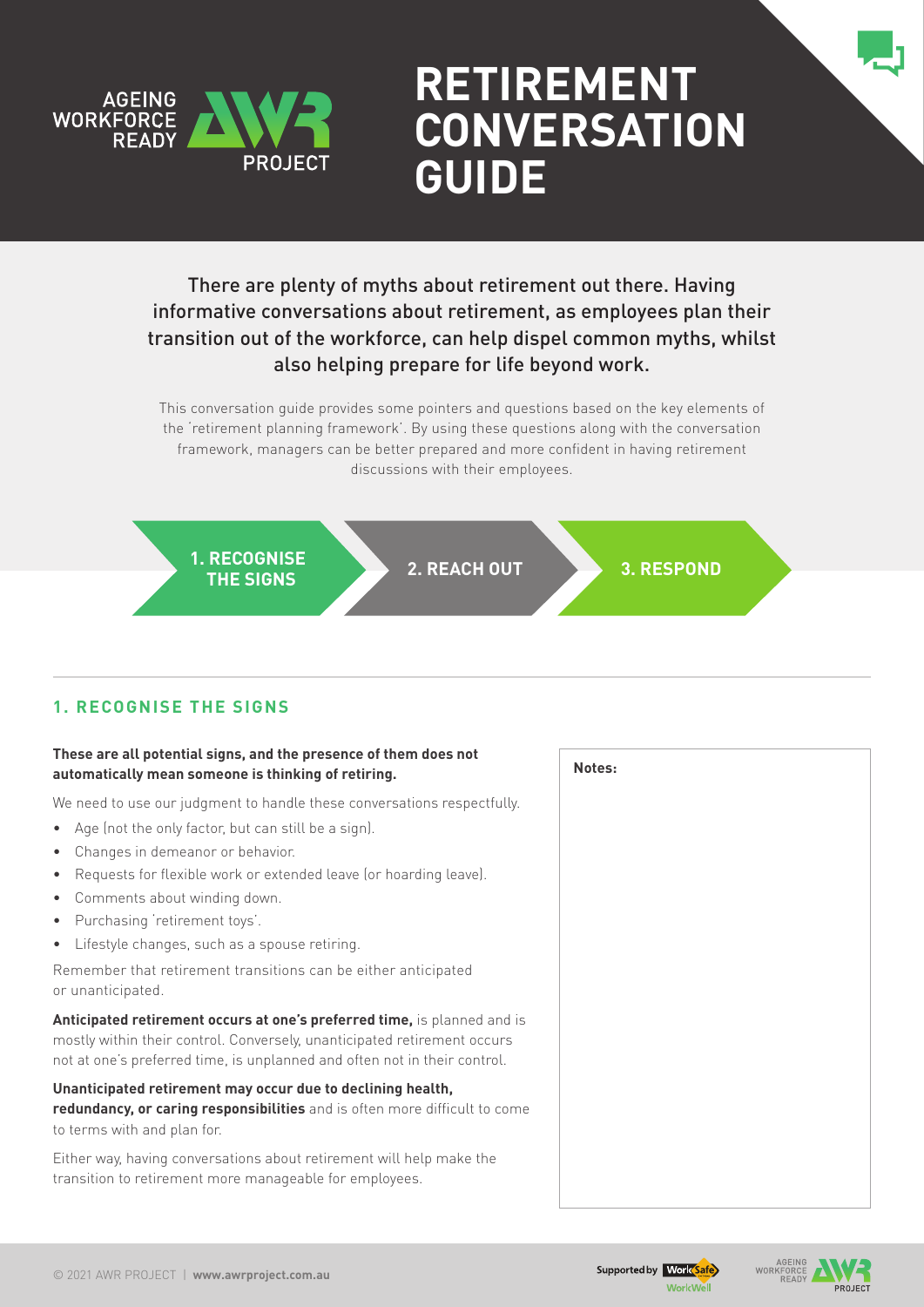## **2. Reach out**

#### **The purpose of a retirement conversation is not to get older employees 'out the door,' or to impose your own ideas about retirement onto them.**

Rather the purpose of the conversation is to provide the framework and tools for employees to plan their own retirement.

When preparing for a retirement conversation, carefully consider your assumptions and mindset going into it. If you seem genuinely interested in your team members' plans and goals the conversation will be more productive.

If you feel awkward about having the conversation, or think your employee might take it the wrong way, consider ways to normalise it. Perhaps organise a retirement related event for the team, such as a seminar by the organisation's default super fund, or a [Retiring Well](https://superfriend.com.au/solutions/retiring-well/retiring-well-presentation/) presentation from SuperFriend. In addition, make 'checking in' the norm having career conversations with all your people helps make retirement conversations less confronting.

**See the 'Late Career' resources for tips on how to have more general career conversations.**



## **3. ReSPOND**

#### EMOTIONS FIRST

#### **Retirement can be an emotional time for people. They can be excited, worried, exhausted, relieved, scared, angry, sad, or something else!**

They can even be feeling a mixture of positive and negative emotions. A retirement conversation needs to start with the emotions, because generally people aren't in the headspace to plan anything until their feelings are acknowledged.

Recognising and acknowledging emotions doesn't need to be hard. Listen carefully and with genuine care to what they say. You can even ask them how they're feeling.

The trick is not to comfort them or rationalise with them, simply name the emotion. Say something like:

- "You sound a bit worried about what might happen."
- "Wow, there's a lot going on for you, how does that make you feel?"
- "I can hear how excited you are about your retirement."





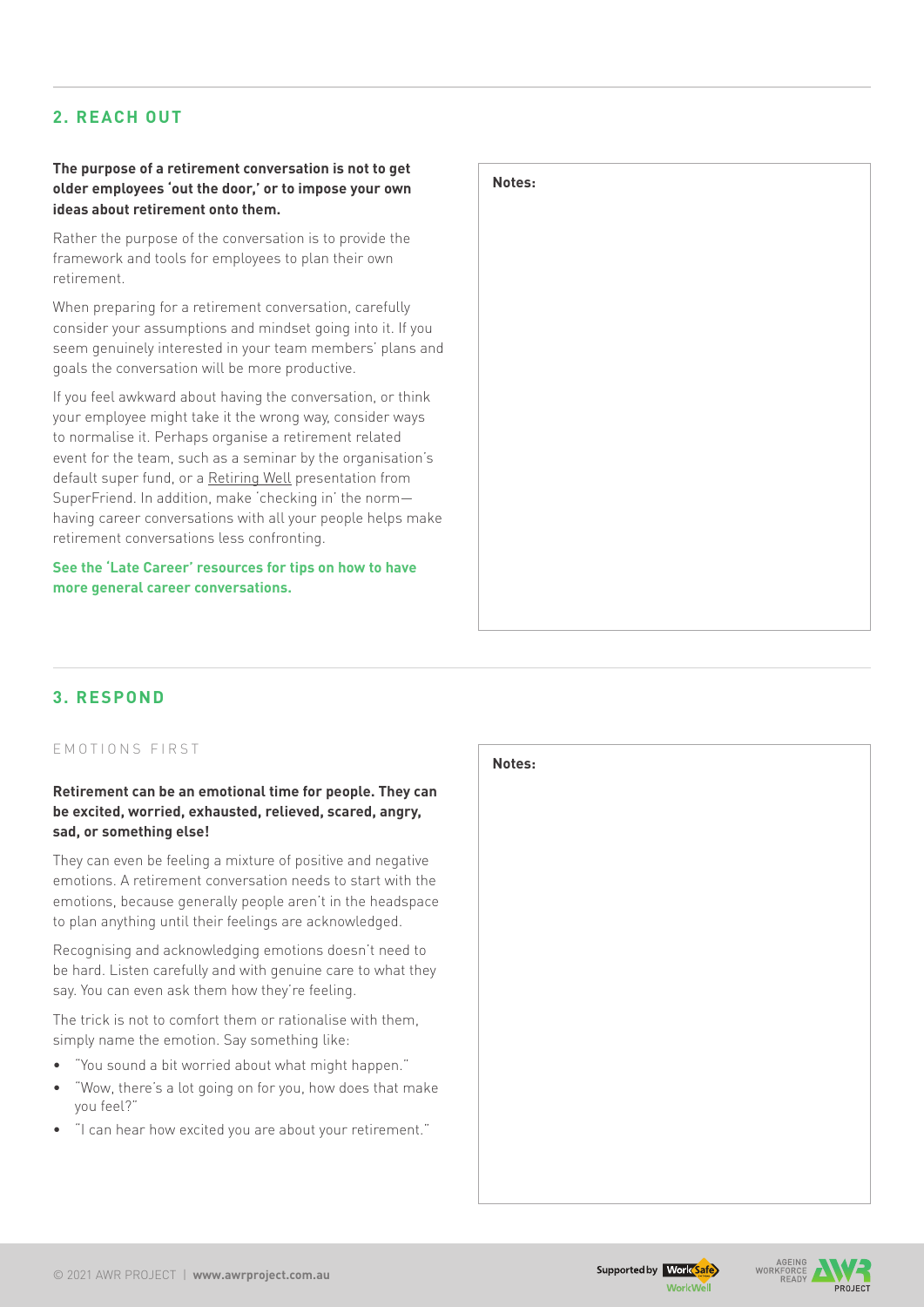#### THEN PLAN

#### **Once your employee feels that you really hear them and appreciate how they're feeling, you can move to the planning part of the conversation.**

Transitioning to retirement requires consideration of numerous factors across different areas of an employee's life and is best navigated with a plan. As a manager, you can provide your people with the confidence and tools to develop a transition to retirement plan.

The diagram below depicts the key elements of a retirement plan that are useful to consider throughout the transition.



#### WELLBEING

#### **At the centre of this diagram is Work, Wealth, Home and Health—these are factors which need to be anchored in Values.**

Helping people to find what's important to them in each of these areas helps them make decisions about how long to stay in the workforce and also provide a bridge to retirement.

By reflecting more wholistically on these elements, people can work out what things they want to be doing now and into retirement.

See the employee worksheets on each of 'work', 'wealth', 'home', 'health' and 'values' for additional support in considering these elements of life and wellbeing.



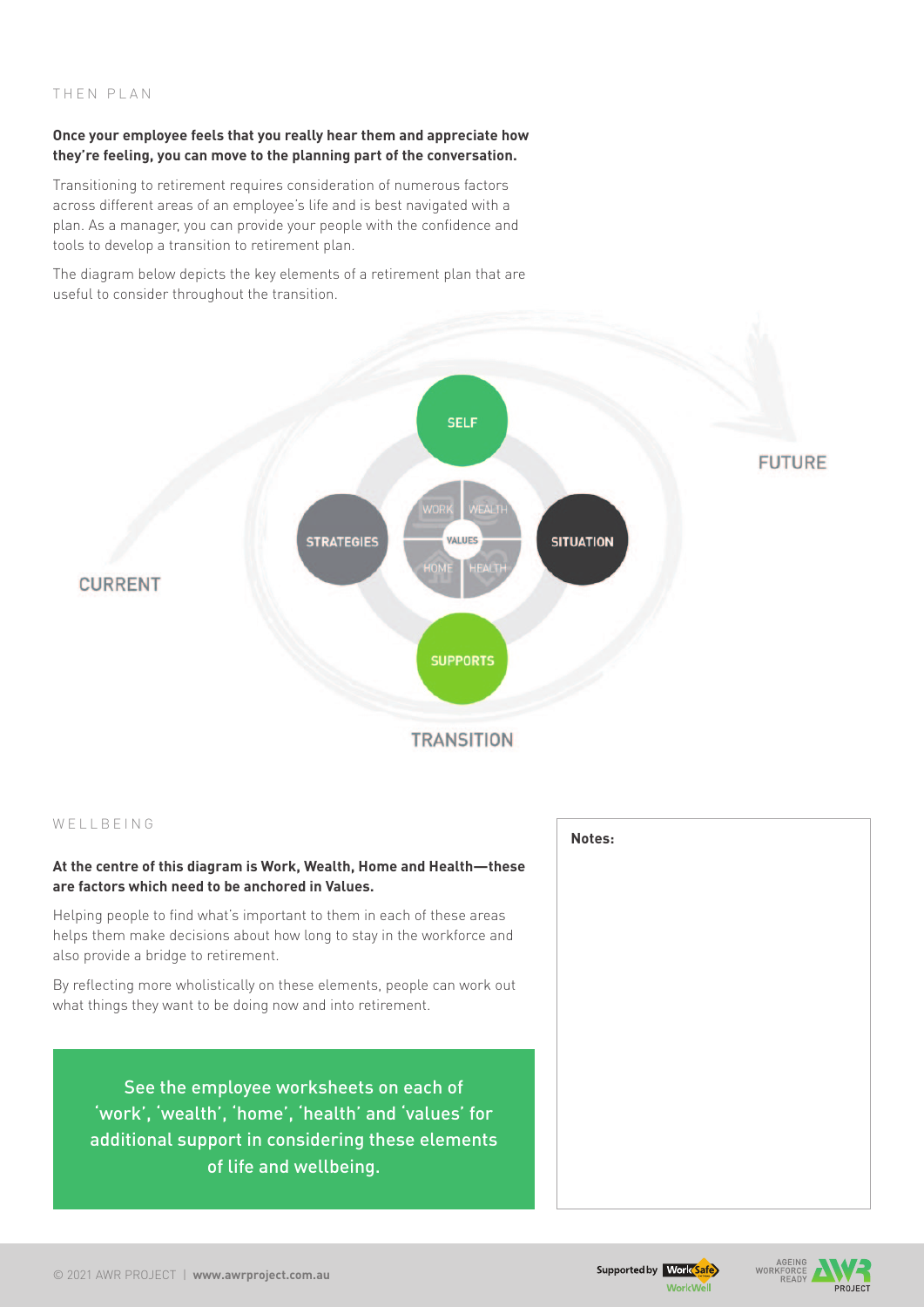#### 45 TRANSITION PLANNING

#### **The next layer in the retirement diagram is: self, situation, supports and coping strategies. According to transition expert Nancy Schlossberg, they are central to a transition plan.**

As a manager, your job isn't to coach your people through this planning exercise, but to help raise their awareness and provide tools to support them. Employees can use the 'Retirement Worksheet' for further guidance on creating a transition plan.

#### **SELF**

#### **When having a conversation about transitioning to retirement, encourage them to think about their values.**

Our values reflect who we want to be as a person, what we want our lives to look like and what is important to us.

This can be a very personal thing, so there is no expectation that they share their values with you. But hopefully, by introducing the concept of values into the conversation, they feel able to think about this by themselves or with a friend or partner.

Questions to ask to encourage a reflection of **values** include:

- What does retirement mean to you?
- Why are you thinking about retirement?
- What are some of your hopes for retirement?

#### **SITUATION**

**In a retirement conversation, you want to encourage employees to consider their situation—including their work, wealth, home, and health—factors that will influence their decision on remaining in the workforce as well as help them plan what their retirement could look like.** 

Questions related to **work** include:

- When/ what date would you want to retire?
- What needs to happen to prepare you to leave work?
- What do you need if you continue to work?

Questions related to **wealth** include:

- • Have you reviewed your financial position?
- Have you created a retirement budget?
- Do you have access to financial knowledge specific to retirement (e.g. Government websites related to pension eligibility and concession cards).

Note that finances are a personal topic, and it is not the job of a manager to provide financial advice. It may be within a managers capacity to direct employees to relevant financial services (e.g. [Moneysmart.gov.au\)](http://Moneysmart.gov.au).

Questions related to **home** include:

- Have you considered your hobbies and the lifestyle you would like to have in retirement?
- Have you considered your family situation?
- Have you discussed your retirement ideas and intentions with significant others?

Questions related to **health** include:

- Have you considered your physical and mental wellbeing?
- Have you booked in a check-up with your GP?
- Have you thought about ways to maintain/ improve your health and wellbeing during retirement?



**Notes:**